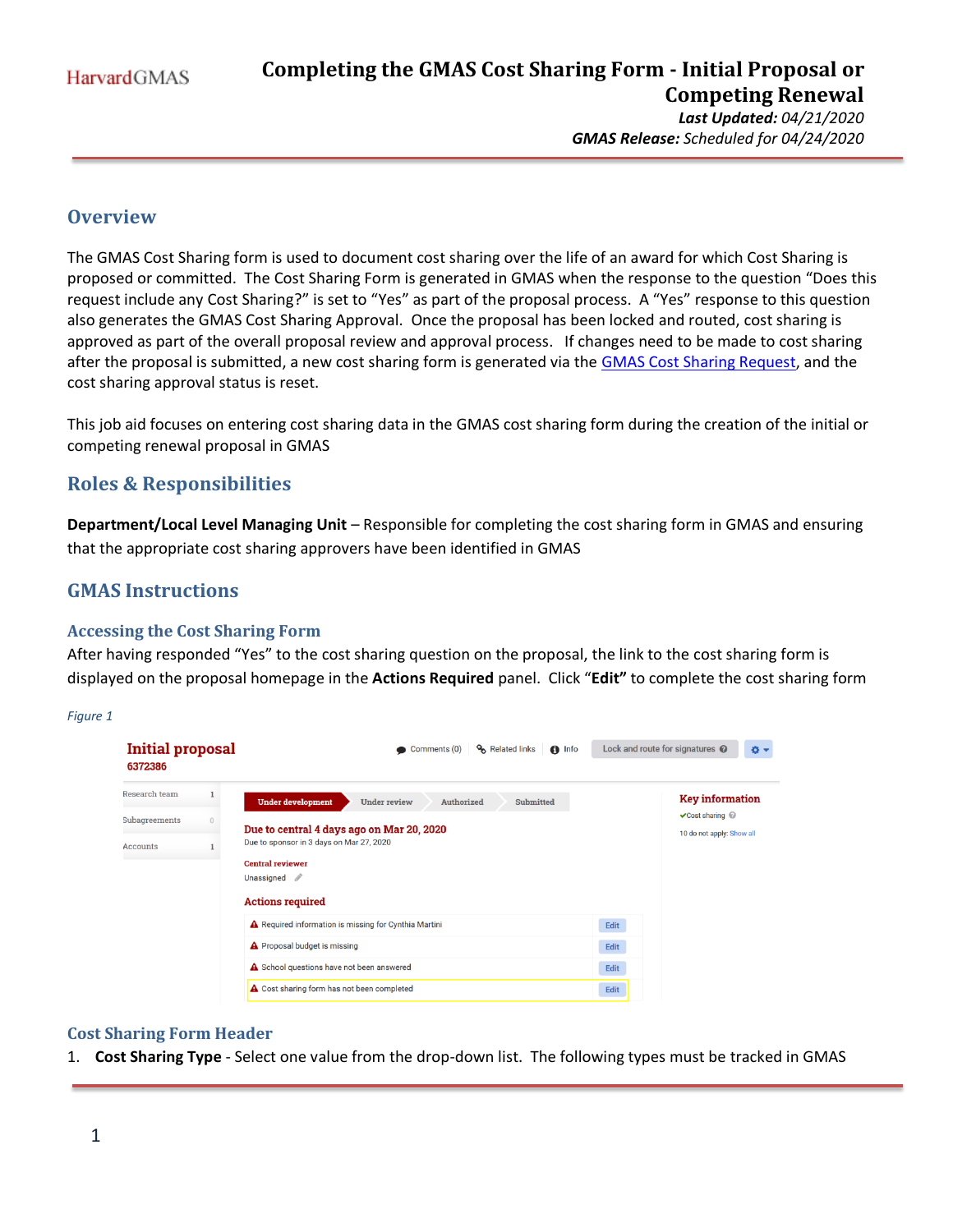

*Last Updated: 04/21/2020 GMAS Release: Scheduled for 04/24/2020*

- a. Mandatory Committed Cost Sharing
- b. Voluntary Committed Cost sharing

### **2. Cost Sharing Source(s)**

- a. Identify the source of the cost sharing check all that apply.
- b. New panels will be displayed in the form based on the selection.

#### *Figure 2*

# **Edit cost sharing**

**Generated by Initial proposal 6372386** 

| <b>Cost sharing type</b> | Select one                               | ▽ |
|--------------------------|------------------------------------------|---|
| Cost sharing source(s)   | University/School contributions          |   |
| (select all that apply)  | Sponsored contributions (matching funds) |   |
| 2 <sup>7</sup>           | Subrecipient cost sharing                |   |
|                          | In-kind cost sharing                     |   |
|                          | Other                                    |   |

3. **Budget Periods** are automatically populated based on the budget periods entered in the proposal. If more than five budget periods are included in the proposal, click the right arrow to display additional budget periods.

*Figure 3*

| <b>Period 1</b>   | <b>Period 2</b>   | <b>Period 3</b>   | <b>Period 4</b>   | Period 5 $\rightarrow$ 4 | Total             |
|-------------------|-------------------|-------------------|-------------------|--------------------------|-------------------|
| Jan 1, 2010 - Dec | Jan 1, 2011 - Dec | Jan 1, 2012 - Dec | Jan 1, 2013 - Dec | Jan 1, 2014 - Dec        | (8 periods)       |
| 31, 2010          | 31, 2011          | 31, 2012          | 31, 2013          | 31.2014                  | Jan 1, 2010 - Dec |
|                   |                   |                   |                   |                          | 31, 2017          |

# **University/School Contributions**

For University/School Contributions, most expenses are captured in companion accounts (non-sponsored fund ID + sponsored activity/sub-activity). Therefore, GMAS initially assumes that expenses will be charged to a companion account. If this is the case:

- 1. **Companion account to** If only a main account has been established, this will default to Main 1. If more than one account has been established, select the Main or part of account that this account is a companion to from the drop-down menu.
- 2. **Fund**  Enter the fund ID, if known at proposal. The fund ID entered must be in the non-sponsored fund range which are values from 000001-054999 or 300000-699999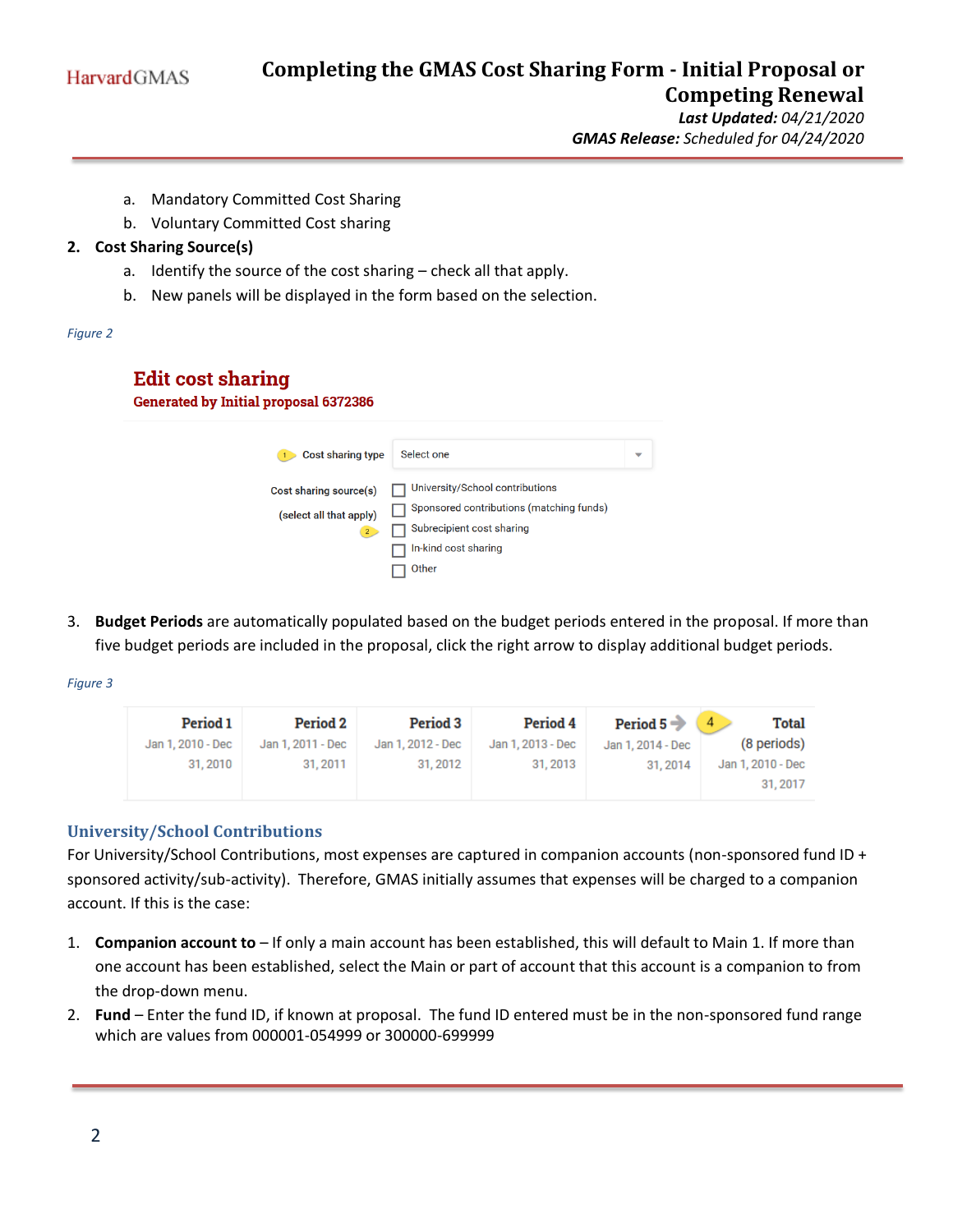*GMAS Release: Scheduled for 04/24/2020*

#### *Figure 4*

| <b>University/School contributions</b> |            |                          |                  |        |          |     |     | Add account              |
|----------------------------------------|------------|--------------------------|------------------|--------|----------|-----|-----|--------------------------|
| <b>Companion account to</b>            | Select one | $\overline{\phantom{a}}$ | Fund<br>$2 \geq$ | 054103 | Optional |     |     | \$0                      |
| Use non-companior                      | Select one |                          |                  |        |          |     |     | Add category/object code |
| Category                               | Travel     |                          | bnal             | \$0    |          | \$0 | \$0 | \$0                      |
| <b>Comment</b>                         | Main 1     |                          |                  |        |          |     |     |                          |

If the expenses will *not* be tracked in a companion account

- 3. Check the **Use non-companion account** box.
- 4. **Account string** is displayed. Enter as much as is available. Org and Root are look-ups; begin typing to find the values.

#### *Figure 5*

|                         |          |                                         |                 |                    | Period 1<br>Mar 16, 2020 - Mar 15,<br>2021 | <b>Period 2</b><br>Mar 16, 2021 - Mar 15,<br>2022 | <b>Period 3</b><br>Mar 16, 2022 - Mar 15,<br>2023 | <b>Total</b><br>Mar 16, 2020 - Mar 15,<br>2023 |
|-------------------------|----------|-----------------------------------------|-----------------|--------------------|--------------------------------------------|---------------------------------------------------|---------------------------------------------------|------------------------------------------------|
|                         |          | <b>University/School contributions</b>  |                 |                    |                                            |                                                   |                                                   | Add account                                    |
|                         | Org      | Fund                                    | <b>Activity</b> | <b>Subactivity</b> | Root                                       |                                                   |                                                   | \$0                                            |
|                         |          |                                         |                 |                    | Q                                          |                                                   |                                                   |                                                |
|                         | Optional | Optional                                | Optional        | Optional           | Optional                                   |                                                   |                                                   |                                                |
| $\overline{\mathbf{v}}$ |          | Use non-companion account $\frac{3}{2}$ |                 |                    |                                            |                                                   |                                                   | Add category/object code                       |

After the account is defined:

- 1. **Category** Select cost sharing expense category from drop-down menu, or enter the Object Code first and the category will be updated based on the object code entered.
- 2. **Object Code** Begin typing to find and select object code. When entered, the object code will automatically update the Category.

#### **3. Proposed Cost Sharing Amount**

- a. Enter the direct cost of the proposed cost sharing expenses by budget period. Note that if salary is being cost shared, dollars entered must tie to effort in Person months (#5 below) by period. Also note that if salary is being cost shared, Fringe benefits may apply and should be added as a separate line item with the fringe category assigned.
- b. If IDC will be part of the cost sharing commitment, it must be entered as a separate line item with the appropriate category assigned. IDC may be included only of it is allowed by the sponsor to meet the cost sharing commitment
- 4. **Comments** Enter any comments about the planned cost sharing expenditure
- 5. **Person Months** enter by budget period if proposed cost sharing expense is salary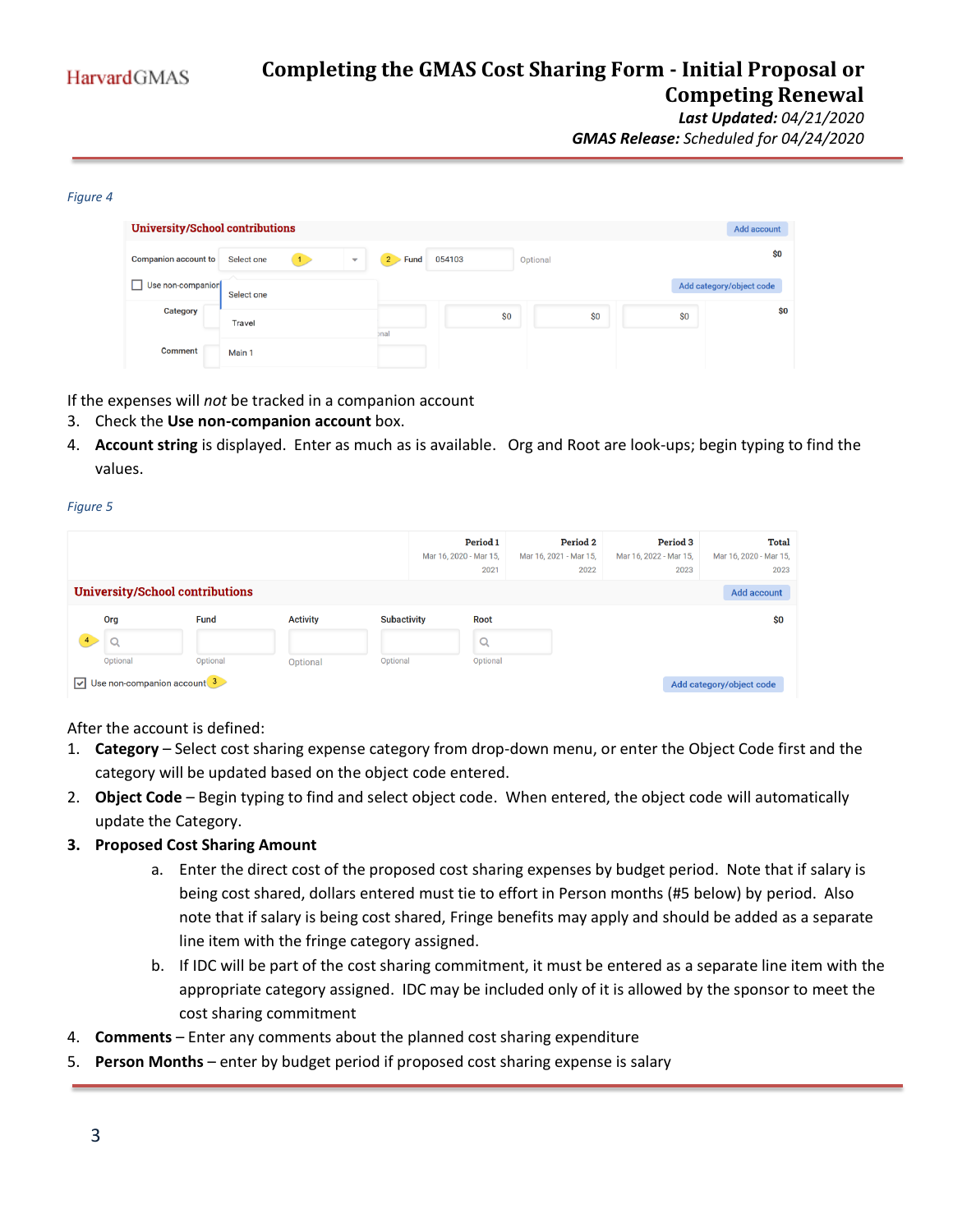*GMAS Release: Scheduled for 04/24/2020*

- a. For help in converting % effort to person months go to the [NIH person months conversion chart](https://grants.nih.gov/grants/policy/person_months_conversion_chart.xls)
- 6. **Add account** select to add another account
- 7. **Add Category/Object code** select to add another category and object code within the same account.

#### *Figure 6*

| <b>University/School contributions</b>      |                 |                                             |                                       |                        |          |                | 6<br>Add account         |
|---------------------------------------------|-----------------|---------------------------------------------|---------------------------------------|------------------------|----------|----------------|--------------------------|
| <b>Companion account to Main 1</b>          |                 |                                             | <b>Fund</b>                           | 310050                 | Optional |                | \$30,000                 |
| Use non-companion account<br>$\blacksquare$ |                 |                                             |                                       |                        |          | $\overline{7}$ | Add category/object code |
| Category<br>$\overline{1}$                  | <b>Salaries</b> | $2 \rightarrow$<br>$\overline{\phantom{0}}$ | Object<br>ries+Wages                  | 3<br>\$10,000          | \$10,000 | \$10,000       | \$30,000                 |
| $\overline{4}$<br><b>Comment</b>            |                 |                                             | Optional                              |                        |          |                |                          |
|                                             | Optional        |                                             |                                       |                        |          |                |                          |
|                                             |                 |                                             | <b>Effort in person months</b>        | 5 <sub>1</sub><br>0.20 | 0.20     | 0.20           |                          |
|                                             |                 |                                             | Total university/school contributions | \$10,000               | \$10,000 | \$10,000       | \$30,000                 |

GMAS will display total dollars for each budget period, for each cost sharing source, and a total amount for the proposal.

*Note: Descriptions of all other sections of the Cost Sharing form below will focus on data elements and functions that differ from the initial "University/School Contribution" section described above.*

# **Sponsored Contributions**

- 1. Enter the Sponsored project **Fund ID** or **Project ID** if known. This will create a link to the related project in GMAS. a. If unknown, check "**TBD**"
- 2. Select "**Add sponsored project**" if another sponsored project will provide funding to cost sharing this project.

#### *Figure 7*

| <b>Sponsored contributions</b> |                                       |          |          |     |     | $\overline{2}$ | Add sponsored project |
|--------------------------------|---------------------------------------|----------|----------|-----|-----|----------------|-----------------------|
| <b>Sponsored</b><br>project    | 7914337-01<br><b>TBD</b>              | \$25,000 | \$25,000 | \$0 | \$0 | \$0            | \$50,000              |
| <b>Comment</b>                 | Bank of America Financial<br>Optional |          |          |     |     |                |                       |
|                                | <b>Total sponsored contributions</b>  | \$25,000 | \$25,000 | \$0 | \$0 | \$0            | \$50,000              |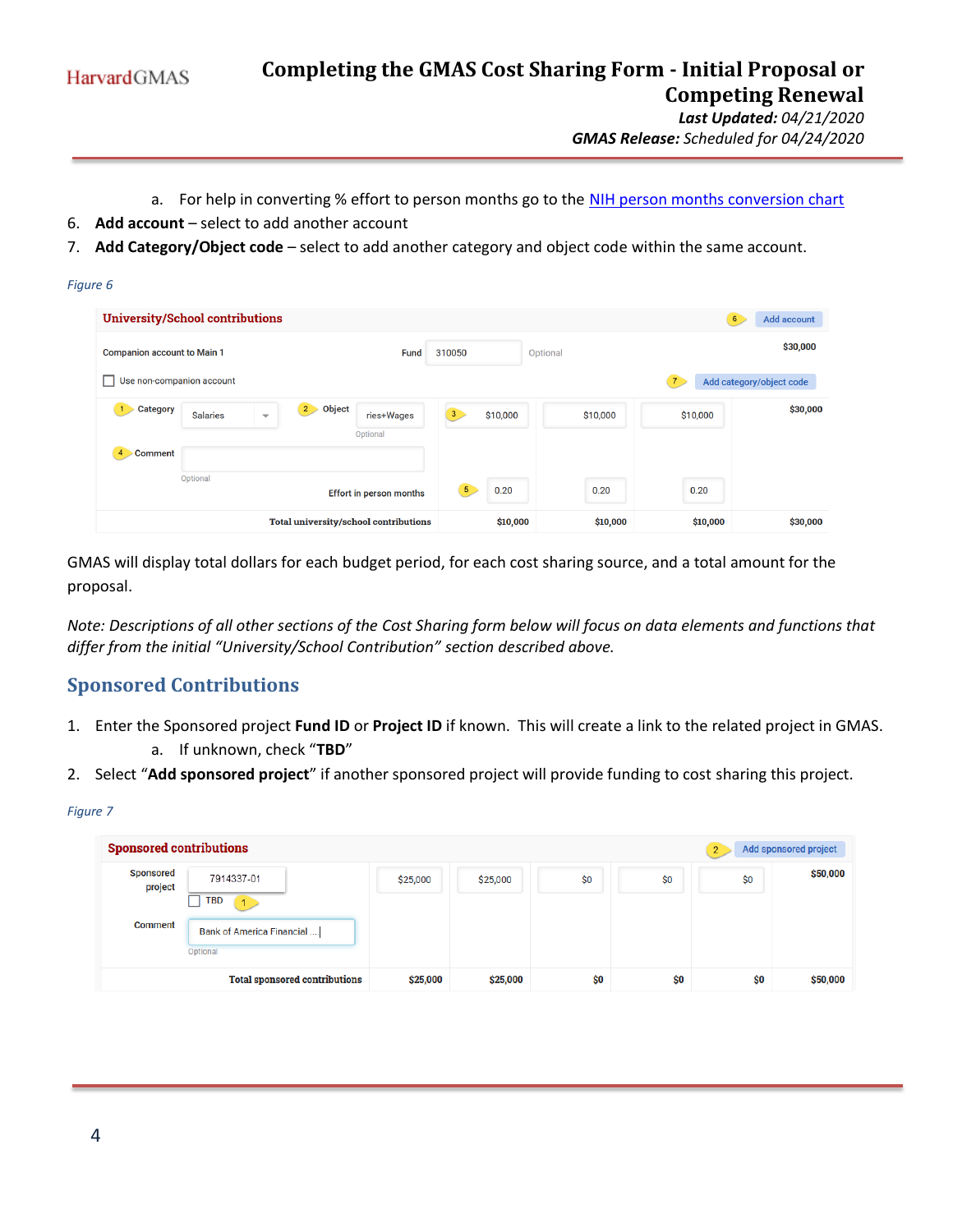*GMAS Release: Scheduled for 04/24/2020*

# **Subrecipient Committed Cost Sharing**

- 1. **Subagreement** Select the GMAS assigned subagreement # of the subagreement on which cost sharing will be committed and tracked. The drop-down menu includes any subagreements that have been created in GMAS and associated to this proposal. To ensure subagreements are available to select in the cost sharing form, enter the subagreements in GMAS *prior* to entering data in the cost sharing form.
- 2. To add another subagreement, select "**Add subagreement**"

|--|--|

|                | <b>Subrecipient cost sharing</b><br>Add subagreement<br>$\overline{2}$ |   |          |          |          |     |     |          |
|----------------|------------------------------------------------------------------------|---|----------|----------|----------|-----|-----|----------|
| Subagreement   | 5104172 - General Biologics                                            | ▼ | \$10,000 | \$10,000 | \$10,000 | \$0 | \$0 | \$30,000 |
| <b>Comment</b> |                                                                        |   |          |          |          |     |     |          |
|                | Optional                                                               |   |          |          |          |     |     |          |
|                | <b>Total subrecipient cost sharing</b>                                 |   | \$10,000 | \$10,000 | \$10,000 | \$0 | \$0 | \$30,000 |

### **In-kind Cost Sharing**

- 1. Enter the **Source** of the cost sharing (required)
- 2. Enter the **Description** (required)
- 3. Enter proposed cost sharing dollars by budget period. This should represent the *fair market value* of the goods or services contributed.
- 4. If more than one source of in-kind cost sharing is included in the proposal, click "**Add source**" to add another line item

*Figure 9*

| In-kind cost sharing |                            |       |            |       |       |       | Add source |
|----------------------|----------------------------|-------|------------|-------|-------|-------|------------|
| <b>Source</b>        | Chiquita                   | \$500 | \$500<br>3 | \$600 | \$750 | \$750 | \$3,100    |
| <b>Description</b>   | <b>Bananas for study</b>   |       |            |       |       |       |            |
|                      | Total in-kind cost sharing | \$500 | \$500      | \$600 | \$750 | \$750 | \$3,100    |

# **Other Cost Sharing**

For any other proposed cost sharing commitments not included in the categories above, enter the source, dollars per budget period, and a clear description of these "other" cost sharing expenses. If using "Other", check with school or central offices to confirm if this proposed cost sharing should be more appropriately classified as one of the above cost sharing sources.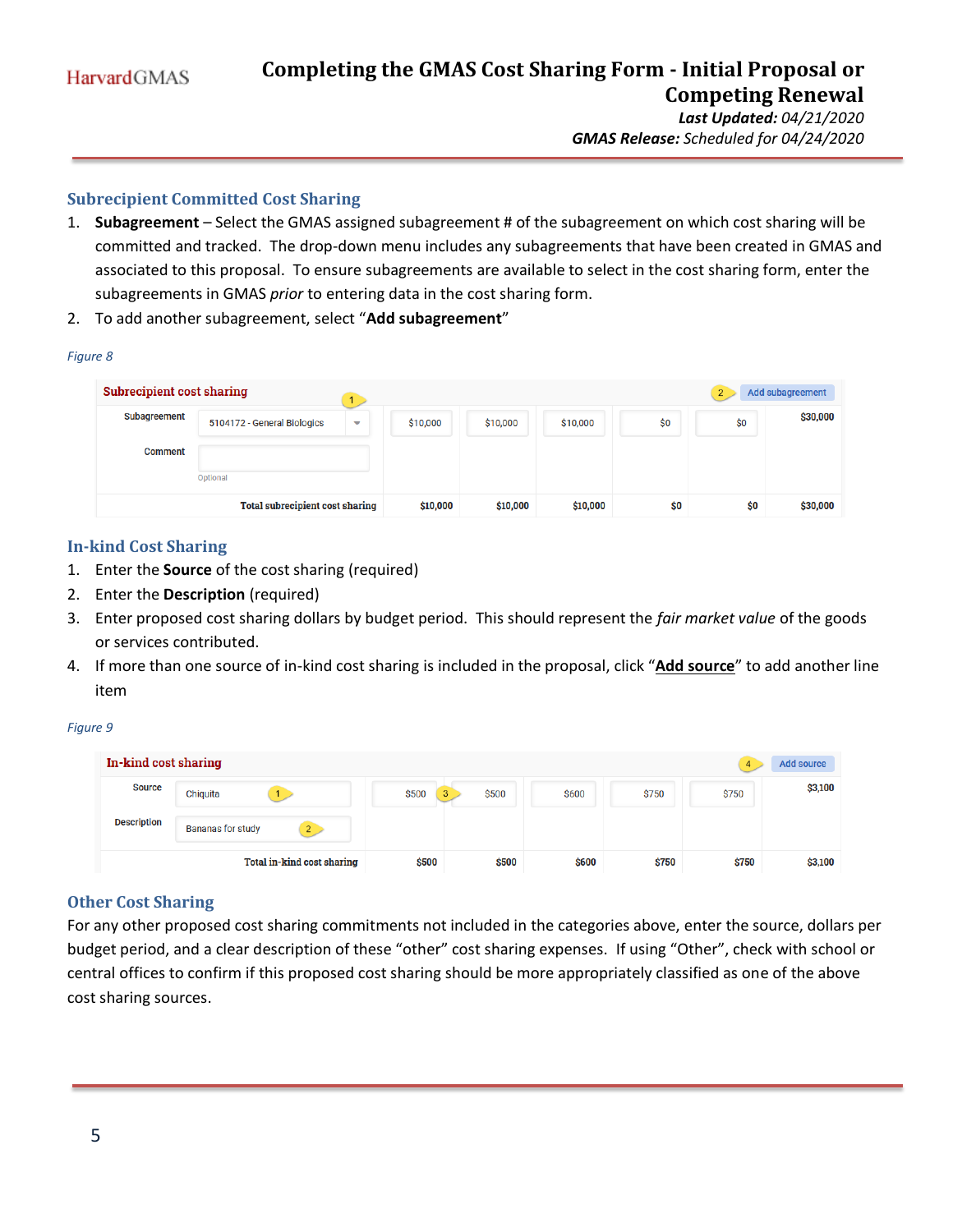*Last Updated: 04/21/2020 GMAS Release: Scheduled for 04/24/2020*

#### *Figure 10*

| Other          |                                 |     |     |     |     |     | <b>Add source</b> |
|----------------|---------------------------------|-----|-----|-----|-----|-----|-------------------|
| <b>Source</b>  |                                 | \$0 | \$0 | \$0 | \$0 | \$0 | \$0               |
| <b>Comment</b> |                                 |     |     |     |     |     |                   |
|                | Optional                        |     |     |     |     |     |                   |
|                | <b>Total other cost sharing</b> | \$0 | \$0 | \$0 | \$0 | \$0 | \$0               |

### **Completing the Cost Sharing Form**

- 1. After entering all cost sharing details, check the totals by budget period at the bottom of the cost sharing form
	- a. Total direct cost sharing
	- b. Total indirect cost sharing
	- c. Total cost sharing
- 2. Select "**Cancel**" to delete data entered in the form
- 3. Select "**Save**" to save and move to next steps in completing the proposal.

#### *Figure 11*

| <b>Total cost sharing</b>             |                |          |          |
|---------------------------------------|----------------|----------|----------|
| <b>Total direct cost sharing</b>      | \$39,500       | \$39,500 | \$79,000 |
| <b>Total indirect cost sharing</b>    | \$4,220<br>Т.  | \$4,350  | \$8,570  |
| <b>Total cost sharing</b>             | \$43,720       | \$43,850 | \$87,570 |
|                                       |                |          |          |
| $\mathbf{2}$<br><b>Save</b><br>Cancel | 3 <sub>z</sub> |          |          |

### **Removing Cost Sharing from Proposal**

If it is determined that cost sharing will not be included in the proposal *prior* to lock & route, open the Approvals panel on the proposal homepage

1. Select "**Edit**" in the **Approvals Attributes** panel. All approval attribute questions will be displayed. Change the response to the question "Does this request include any Cost Sharing?" from "Yes" to "N**o**".